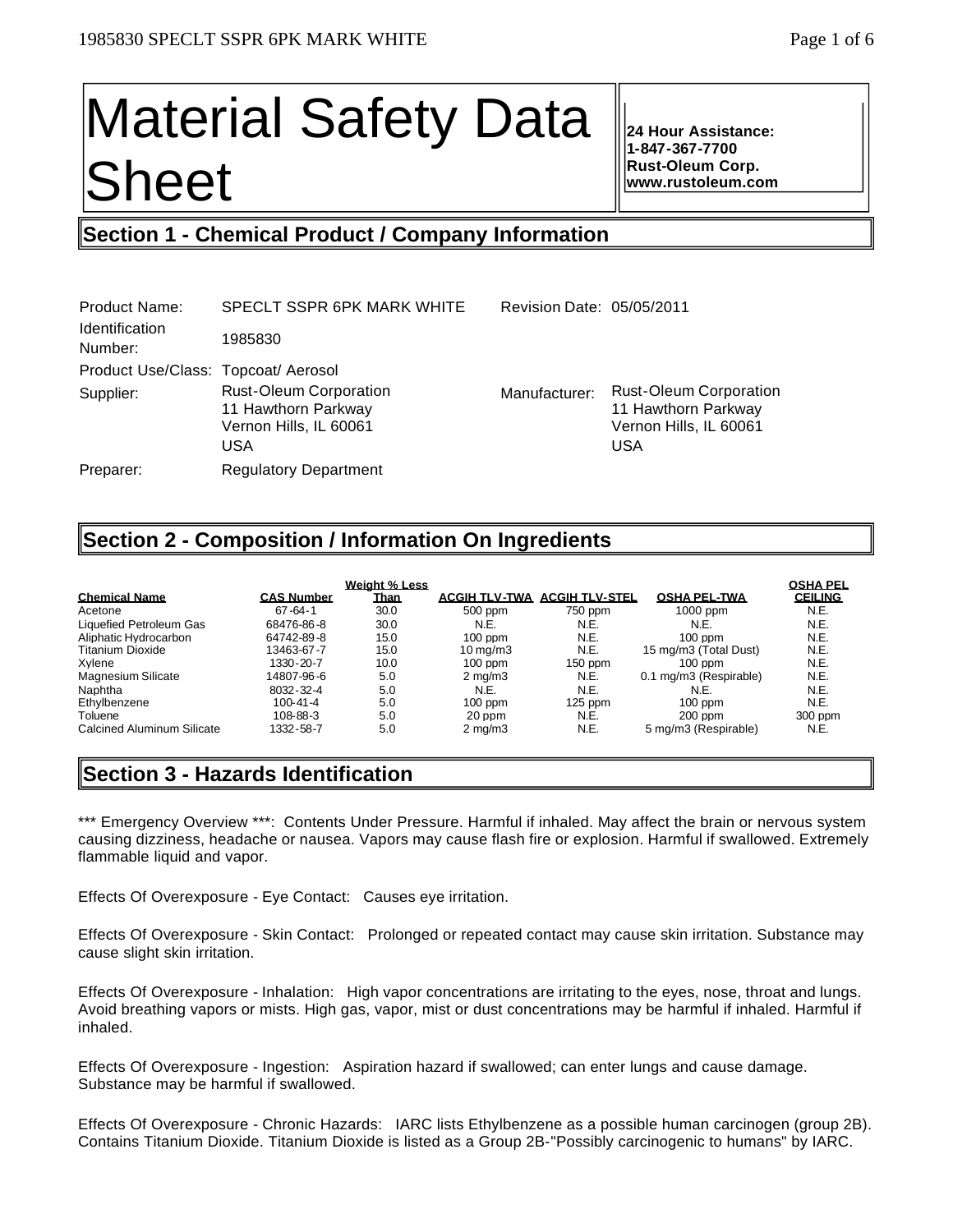Significant exposure is not anticipated during brush application or drying. Risk of overexposure depends on duration and level of exposure to dust from repeated sanding of surfaces or spray mist and the actual concentration of Titanium Dioxide in the formula.

May cause central nervous system disorder (e.g., narcosis involving a loss of coordination, weakness, fatigue, mental confusion, and blurred vision) and/or damage. Reports have associated repeated and prolonged occupational overexposure to solvents with permanent brain and nervous system damage. Overexposure to xylene in laboratory animals has been associated with liver abnormalities, kidney, lung, spleen, eye and blood damage as well as reproductive disorders. Effects in humans, due to chronic overexposure, have included liver, cardiac abnormalities and nervous system damage.

Primary Route(s) Of Entry: Skin Contact, Skin Absorption, Inhalation, Ingestion, Eye Contact

# **Section 4 - First Aid Measures**

First Aid - Eye Contact: Immediately flush eyes with plenty of water for at least 15 minutes holding eyelids open. Get medical attention. Do NOT allow rubbing of eyes or keeping eyes closed.

First Aid - Skin Contact: Wash with soap and water. Get medical attention if irritation develops or persists.

First Aid - Inhalation: If you experience difficulty in breathing, leave the area to obtain fresh air. If continued difficulty is experienced, get medical assistance immediately.

First Aid - Ingestion: Aspiration hazard: Do not induce vomiting or give anything by mouth because this material can enter the lungs and cause severe lung damage. Get immediate medical attention.

# **Section 5 - Fire Fighting Measures**

Flash Point: -156 F (Setaflash)

Extinguishing Media: Film Forming Foam, Carbon Dioxide, Dry Chemical, Water Fog

Unusual Fire And Explosion Hazards: FLASH POINT IS LESS THAN 20 °. F. - EXTREMELY FLAMMABLE LIQUID AND VAPOR! Perforation of the pressurized container may cause bursting of the can. Isolate from heat, electrical equipment, sparks and open flame. Keep containers tightly closed. Water spray may be ineffective. Closed containers may explode when exposed to extreme heat. Vapors may form explosive mixtures with air. Vapors can travel to a source of ignition and flash back.

Special Firefighting Procedures: Evacuate area and fight fire from a safe distance.

# **Section 6 - Accidental Release Measures**

Steps To Be Taken If Material Is Released Or Spilled: Contain spilled liquid with sand or earth. DO NOT use combustible materials such as sawdust. Remove all sources of ignition, ventilate area and remove with inert absorbent and non-sparking tools. Dispose of according to local, state (provincial) and federal regulations. Do not incinerate closed containers.

# **Section 7 - Handling And Storage**

Handling: Follow all MSDS/label precautions even after container is emptied because it may retain product residues. Use only in a well-ventilated area. Avoid breathing vapor or mist. Wash thoroughly after handling. Wash hands before eating.

Storage: Do not store above 120 ° F. Store large quantities in buildings designed and protected for storage of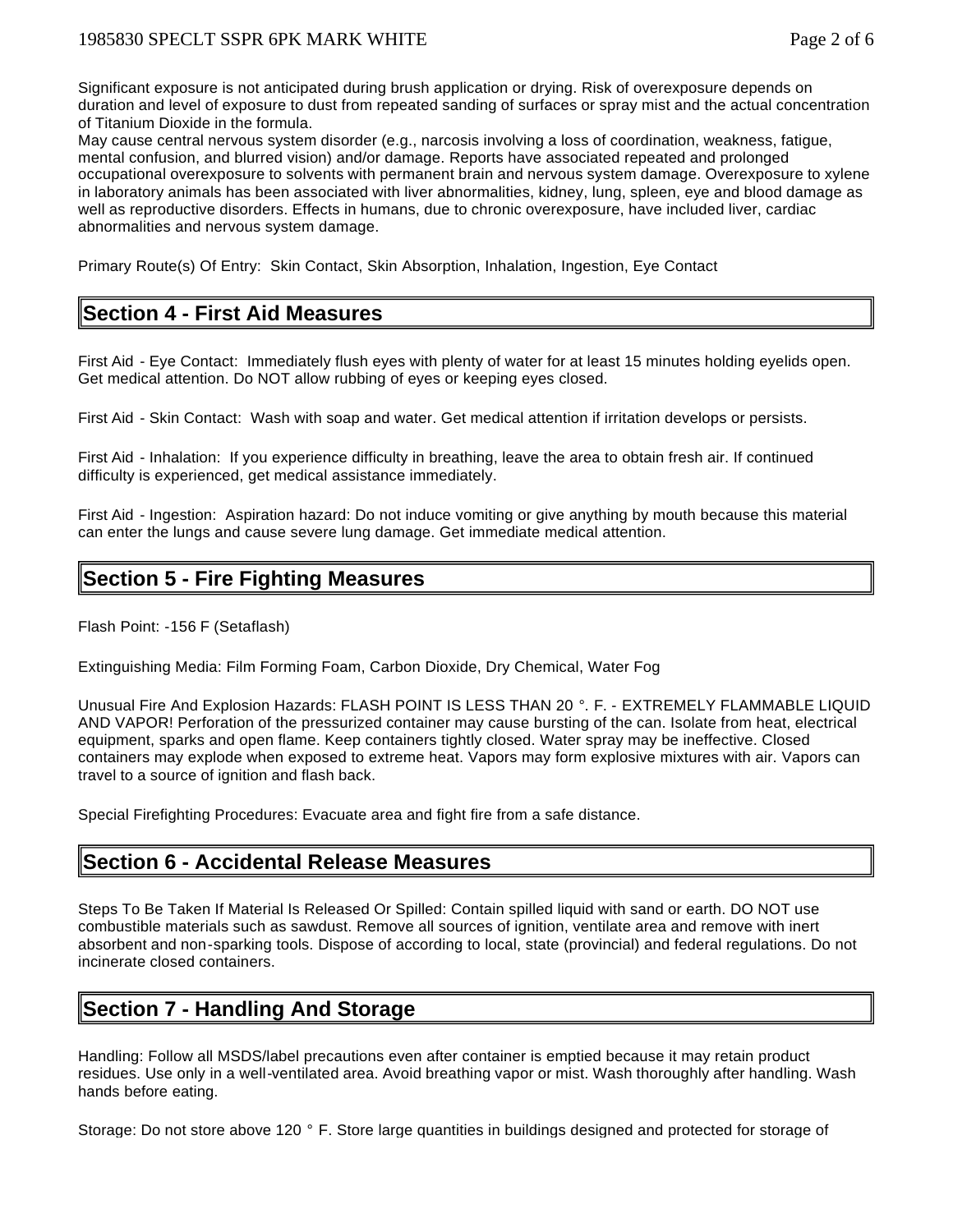NFPA Class I flammable liquids. Contents under pressure. Do not expose to heat or store above 120 ° F. Keep containers tightly closed. Isolate from heat, electrical equipment, sparks and open flame.

# **Section 8 - Exposure Controls / Personal Protection**

Engineering Controls: Prevent build-up of vapors by opening all doors and windows to achieve cross -ventilation. Use explosion-proof ventilation equipment. Use process enclosures, local exhaust ventilation, or other engineering controls to control airborne levels below recommended exposure limits.

Respiratory Protection: A respiratory protection program that meets OSHA 1910.134 and ANSI Z88.2 requirements must be followed whenever workplace conditions warrant a respirator's use. A NIOSH/MSHA approved air purifying respirator with an organic vapor cartridge or canister may be permissible under certain circumstances where airborne concentrations are expected to exceed exposure limits.

Protection provided by air purifying respirators is limited. Use a positive pressure air supplied respirator if there is any potential for an uncontrolled release, exposure levels are not known, or in any other circumstances where air purifying respirators may not provide adequate protection.

Skin Protection: Nitrile or Neoprene gloves may afford adequate skin protection. Use impervious gloves to prevent skin contact and absorption of this material through the skin.

Eye Protection: Use safety eyewear designed to protect against splash of liquids.

Other protective equipment: Refer to safety supervisor or industrial hygienist for further information regarding personal protective equipment and its application.

Hygienic Practices: Wash thoroughly with soap and water before eating, drinking or smoking.

# **Section 9 - Physical And Chemical Properties**

Vapor Density: Heavier than Air Odor: Solvent Like Appearance: Aerosolized Mist Evaporation Rate: Faster than Ether Solubility in H2O: Soluble Freeze Point: N.D. Specific Gravity:  $0.828$  pH: N.A. Physical State: Liquid

(See section 16 for abbreviation legend)

# **Section 10 - Stability And Reactivity**

Conditions To Avoid: Avoid temperatures above 120 ° F. Avoid all possible sources of ignition.

Incompatibility: Incompatible with strong oxidizing agents, strong acids and strong alkalies.

Hazardous Decomposition: By open flame, carbon monoxide and carbon dioxide. When heated to decomposition, it emits acrid smoke and irritating fumes.

Hazardous Polymerization: Will not occur under normal conditions.

Stability: This product is stable under normal storage conditions.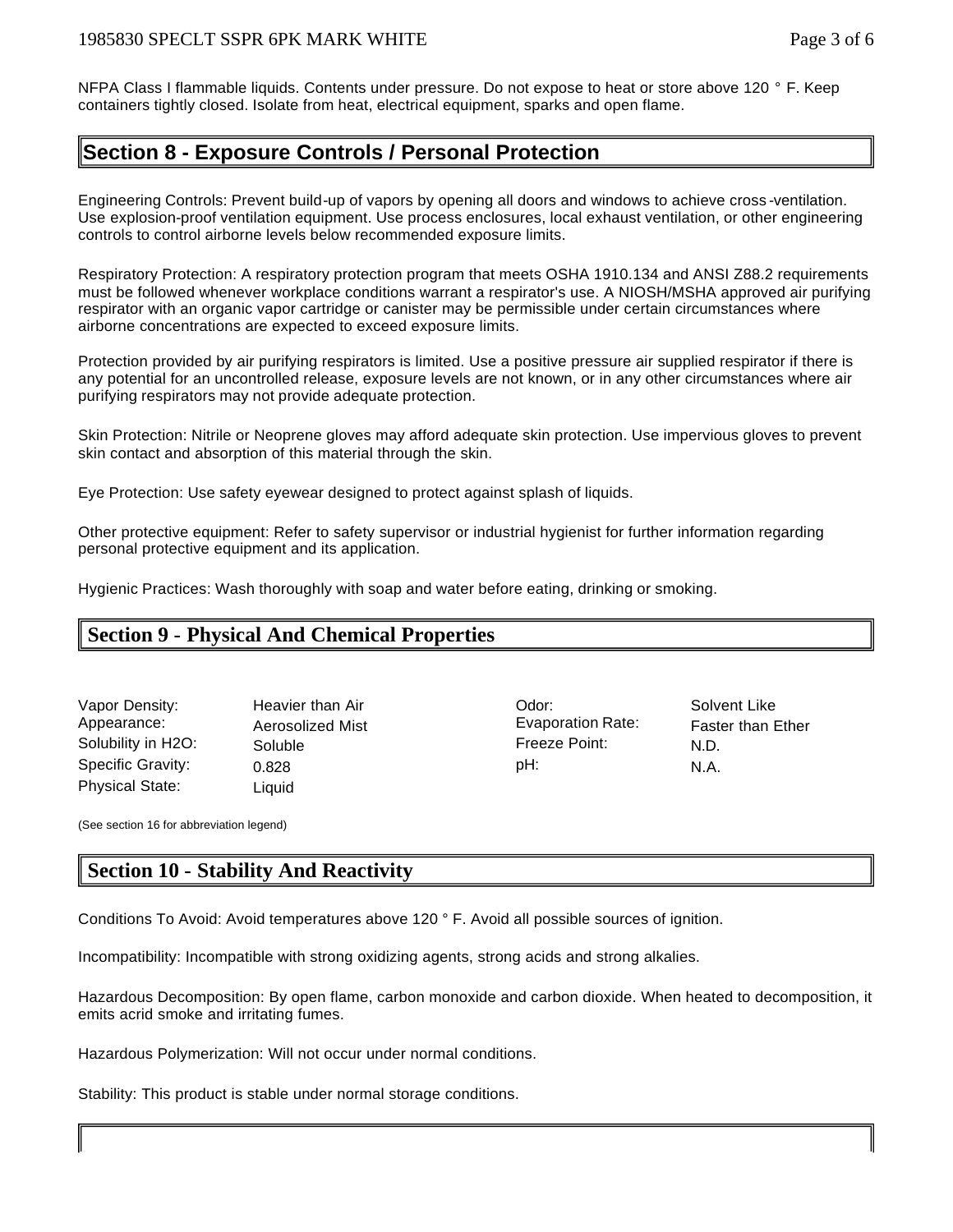# **Section 11 - Toxicological Information**

| <b>Chemical Name</b>              | <u>LD50</u>               | <b>LC50</b>                       |
|-----------------------------------|---------------------------|-----------------------------------|
| Acetone                           | 5800 mg/kg (Rat)          | 50100 mg/m3 (Rat, 8Hr)            |
| Liquefied Petroleum Gas           | N.E.                      | N.E.                              |
| Aliphatic Hydrocarbon             | >5000 mg/kg (Rat, Oral)   | N.E.                              |
| Titanium Dioxide                  | >7500 mg/kg (Rat. Oral)   | N.E.                              |
| Xvlene                            | 4300 mg/kg (Rat, Oral)    | 5000 ppm (Rat, Inhalation, 4Hr)   |
| Magnesium Silicate                | N.E.                      | TCLo: 11 mg/m3 (Inhalation)       |
| Naphtha                           | $>5000$ mg/kg (Rat, Oral) | N.E.                              |
| Ethylbenzene                      | 3500 mg/kg (Rat, Oral)    | N.E.                              |
| Toluene                           | 636 mg/kg (Rat, Oral)     | >26700 ppm (Rat, Inhalation, 1Hr) |
| <b>Calcined Aluminum Silicate</b> | 5000 mg/kg (Rat, Oral)    | N.E.                              |

# **Section 12 - Ecological Information**

Ecological Information: Product is a mixture of listed components.

# **Section 13 - Disposal Information**

Disposal Information: Dispose of material in accordance to local, state and federal regulations and ordinances. Do not allow to enter storm drains or sewer systems.

# **Section 14 - Transportation Information**

|                       | Domestic (USDOT)          | International (IMDG) | Air (IATA) |
|-----------------------|---------------------------|----------------------|------------|
| Proper Shipping Name: | <b>Consumer Commodity</b> | Aerosols             | Aerosols   |
| Hazard Class:         | ORM-D                     | 2.1                  | 2.1        |
| UN Number:            | N.A.                      | UN1950               | UN1950     |
| Packing Group:        | N.A.                      | N.A.                 | N.A.       |
| Limited Quantity:     | No                        | Yes                  | Yes        |

# **Section 15 - Regulatory Information**

#### **CERCLA - SARA Hazard Category**

This product has been reviewed according to the EPA "Hazard Categories" promulgated under Sections 311and 312 of the Superfund Amendment and Reauthorization Act of 1986 (SARA Title III) and is considered, under applicable definitions, to meet the following categories:

IMMEDIATE HEALTH HAZARD, CHRONIC HEALTH HAZARD, FIRE HAZARD, PRESSURIZED GAS HAZARD

#### **SARA Section 313:**

Listed below are the substances (if any) contained in this product that are subject to the reporting requirements of Section 313 of Title III of the Superfund Amendment and Reauthorization Act of 1986 and 40 CFR part 372:

#### **Chemical Name CAS Number**

Xylene 1330-20-7 Ethylbenzene 100-41-4 Toluene 108-88-3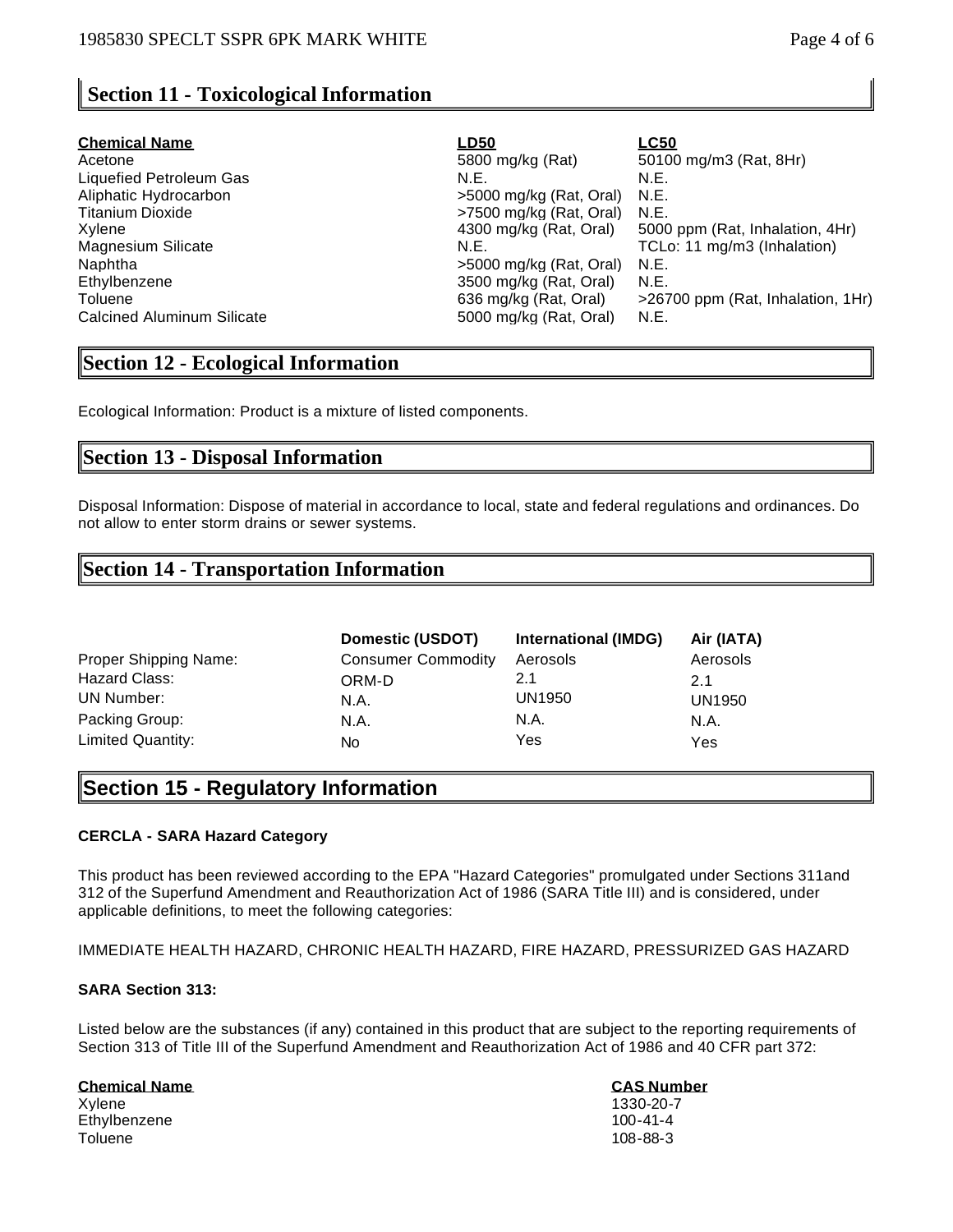#### 1985830 SPECLT SSPR 6PK MARK WHITE **Page 1** and the state page 5 of 6

#### **Toxic Substances Control Act:**

Listed below are the substances (if any) contained in this product that are subject to the reporting requirements of TSCA 12(B) if exported from the United States:

#### **U.S. State Regulations: As follows -**

#### **New Jersey Right-to-Know:**

The following materials are non-hazardous, but are among the top five components in this product.

#### **Chemical Name CAS Number** Limestone 1317-65-3

#### **Pennsylvania Right-to-Know:**

The following non-hazardous ingredients are present in the product at greater than 3%.

#### **Chemical Name CAS Number** Limestone 1317-65-3

Modified Alkyd PROPRIETARY

# **International Regulations: As follows -**

#### **CANADIAN WHMIS:**

This MSDS has been prepared in compliance with Controlled Product Regulations except for the use of the 16 headings.

#### **CANADIAN WHMIS CLASS:** AB5 D2A D2B

# **Section 16 - Other Information**

| <b>HMIS Ratings:</b> |                 |               |                        |
|----------------------|-----------------|---------------|------------------------|
| Health: 2*           | Flammability: 4 | Reactivity: 0 | Personal Protection: X |

**NFPA Ratings:**

Health: 2 Flammability: 4 Instability: 0

**VOLATILE ORGANIC COMPOUNDS, g/L:** 536

#### **REASON FOR REVISION:** Regulatory Update

**Legend**: N.A. - Not Applicable, N.E. - Not Established, N.D. - Not Determined

Rust-Oleum Corporation believes, to the best of its knowledge, information and belief, the information contained herein to be accurate and reliable as of the date of this material safety data sheet. However, because the conditions of handling, use, and storage of these materials are beyond our control, we assume no responsibility or liability for personal injury or property damage incurred by the use of these materials. Rust-Oleum Corporation makes no warranty, expressed or implied, regarding the accuracy or reliability of the data or results obtained from their use. All materials may present unknown hazards and should be used with caution. The information and recommendations in this material safety data sheet are offered for the users' consideration and examination. It is